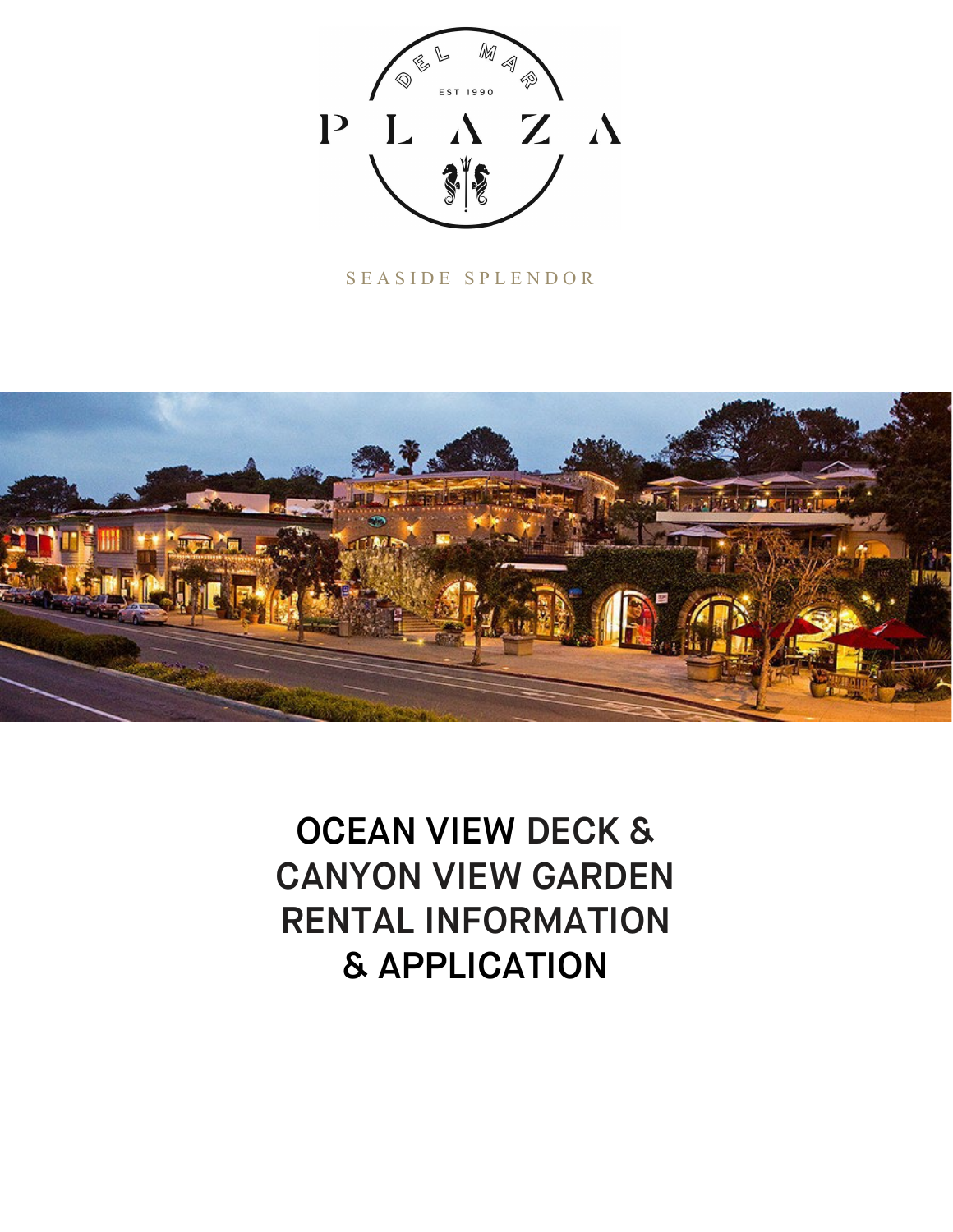

# Welcome!

We are happy you are considering Del Mar Plaza as a potential venue for your future event. Conveniently located in the heart of Del Mar Village, Del Mar Plaza offers a one-of-a-kind venue experience. Whether you're looking for dramatic Pacific Ocean views on Del Mar Plaza's Ocean View Deck or the secluded Canyon View Garden, these beautiful venues provide the perfect location and ambiance for your memorable event. The Ocean View Deck can accommodate up to 300 people, while the Canyon View Garden can hold up to 100 people. Events at Del Mar Plaza may include:

- Wedding ceremonies
- Wedding receptions
- Rehearsal dinners
- Conventions
- Corporate events
- Professional, academic and social organization events
- Family occasions and reunions

We invite you to tour our venues and experience the best view in Del Mar!

Thank you,

Gina Schoelen 858-847-2284 [gschoelen@brixtoncapital.com](mailto:gschoelen@brixtoncapital.com)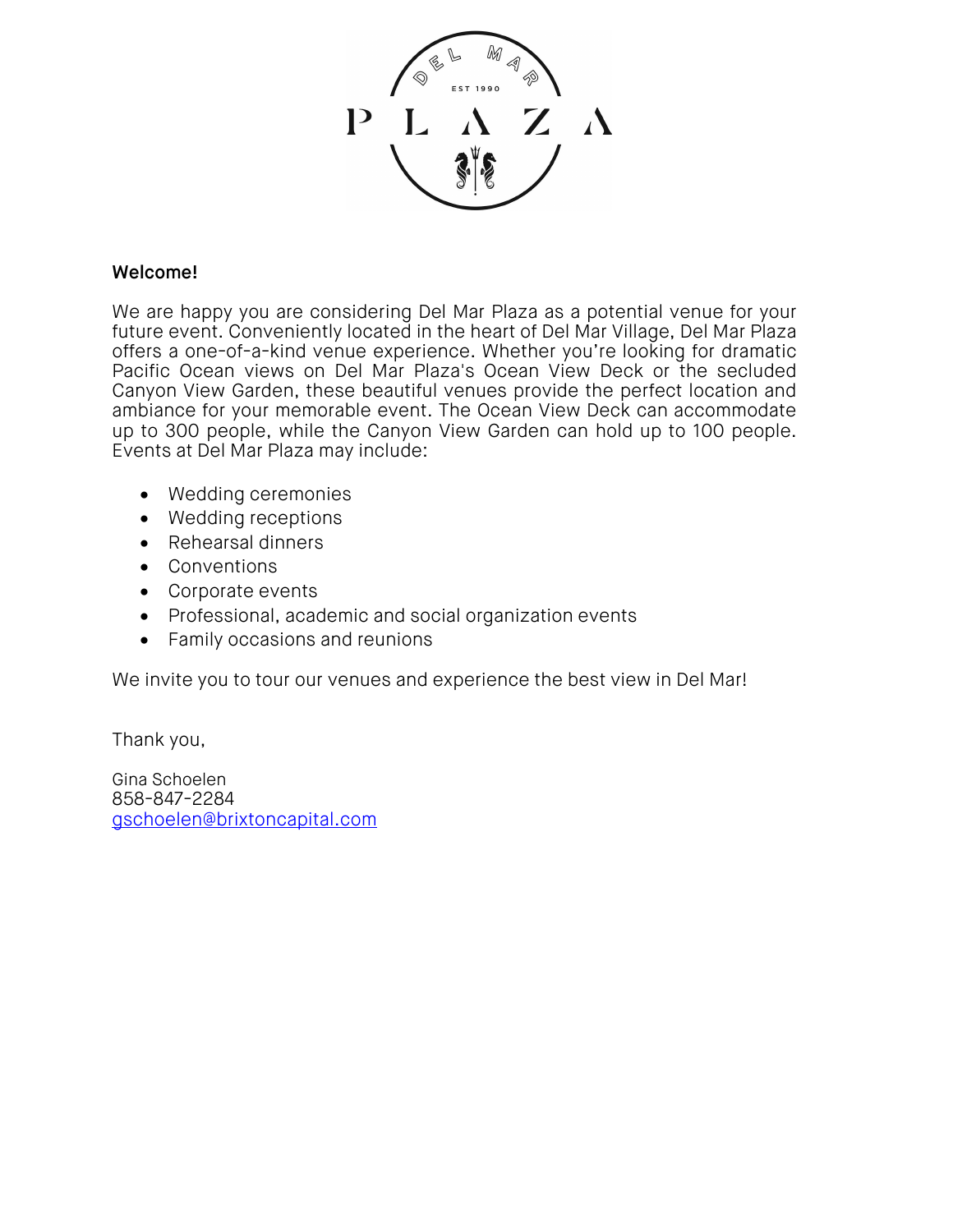# 2022 DEL MAR PLAZA

#### FACILITY USE APPLICATION

Please complete and return to Del Mar Plaza Management

DEL MAR PLAZA FACILITIES: (Please check the facility that applies)

| $\Box$ OCEAN VIEW DECK | $\Box$ CANYON VIEW GARDEN |
|------------------------|---------------------------|
|                        |                           |

#### APPLICANT INFORMATION

APPLICANT NAME: CORPORATION OR ORGANIZATION (if applicable) DBA: FEDERAL 501(c)(3) ORGANIZATION □ YES □NO FEDERAL 501(c)(3) ID # (9DIGITS) If yes, a copy of the 501(c)(3) tax exemption letter is required and must be attached to application. FEIN# ADDRESS CITY STATE ZIP

| CELL PHONE NO. | ALT PHONE NO. |  |
|----------------|---------------|--|
|                |               |  |

E-MAIL ADDRESS:

DAY OF EVENT COORDINATOR CONTACT:

| EMAIL ADDRESS:                                                                                                 |                |
|----------------------------------------------------------------------------------------------------------------|----------------|
| <b>EVENT INFORMATION</b>                                                                                       |                |
| DATE OF EVENT THE STATE OF STATE OF STATE OF STATE OF STATE OF STATE OF STATE OF STATE OF STATE OF STATE OF ST |                |
| ESTIMATED ATTENDANCE                                                                                           |                |
| EVENT START TIME                                                                                               | EVENT END TIME |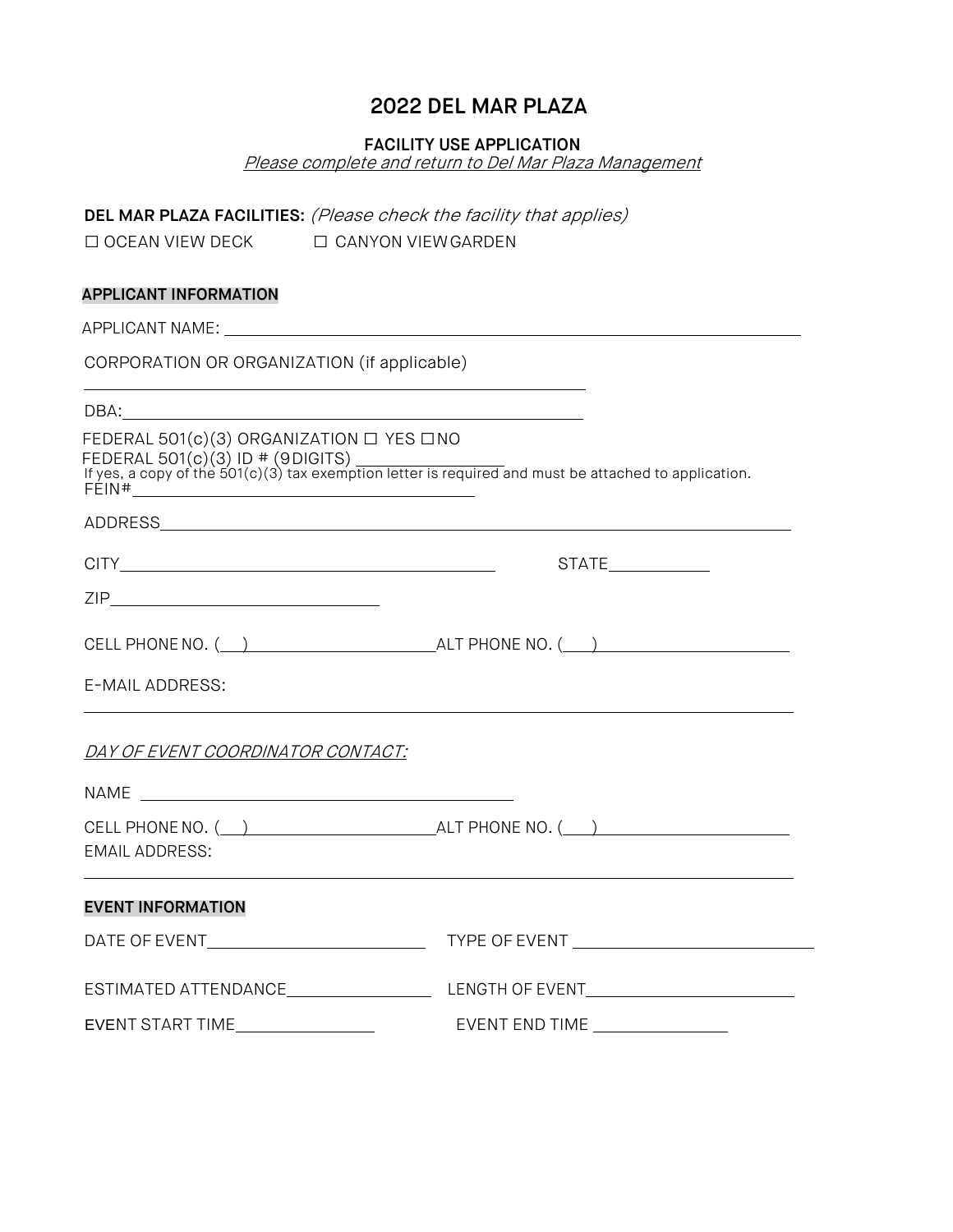|  |  |  | <b>BREIF EXPLANATION OF EVENT</b> |
|--|--|--|-----------------------------------|
|--|--|--|-----------------------------------|

| ADDITIONAL EQUIPMENT TO BE PROVIDED BY APPLICANT            |                                                                                                                                                                           |
|-------------------------------------------------------------|---------------------------------------------------------------------------------------------------------------------------------------------------------------------------|
|                                                             |                                                                                                                                                                           |
| # UMBRELLAS________________                                 |                                                                                                                                                                           |
| OTHER EQUIPMENT AND/OR SUPPLIES TO BE PROVIDED BY APPLICANT |                                                                                                                                                                           |
|                                                             |                                                                                                                                                                           |
|                                                             |                                                                                                                                                                           |
|                                                             |                                                                                                                                                                           |
|                                                             |                                                                                                                                                                           |
| ESTIMATED NUMBER OFATTENDEES                                |                                                                                                                                                                           |
|                                                             | ALCOHOL SERVED $\Box$ YES $\Box$ NO IF YES, TYPE OF ABC PERMIT_______________________                                                                                     |
|                                                             |                                                                                                                                                                           |
| NAME OF CATERER                                             |                                                                                                                                                                           |
|                                                             | ,我们也不会有什么。""我们的人,我们也不会有什么?""我们的人,我们也不会有什么?""我们的人,我们也不会有什么?""我们的人,我们也不会有什么?""我们的人<br>MUSIC $\Box$ YES $\Box$ NO IF YES, INDICATE IF LIVE MUSIC OR DJ _____________________ |
|                                                             |                                                                                                                                                                           |
|                                                             |                                                                                                                                                                           |

\*A MANDATORY venuewalk-thruwiththeDelMarPlazaPropertyManager is required48-72hoursbefore your event. All details of your event will be confirmed, and a day of packet with useful information will be distributedatthistime. PleasecallGina Schoelenat858-847-2284toschedule a timeforthewalk-thruat least one week before your event.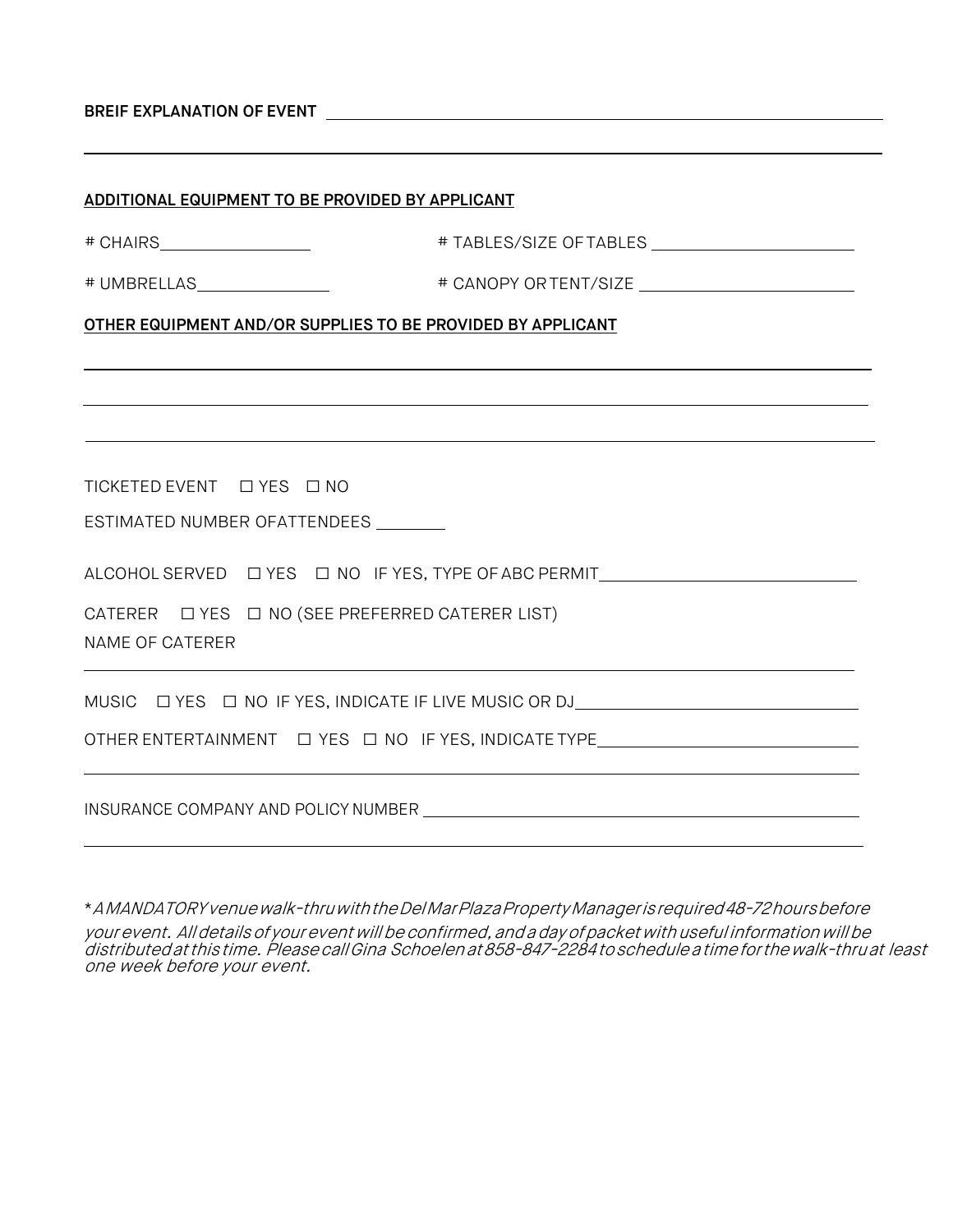#### 2022 OCEAN VIEW DECK & CANYON VIEW GARDEN RENTAL RATE SHEET

### OCEAN VIEW DECK

H

- 8-hour max, see exhibit below for ocean deck map
	- o Full deck rental \*SPECIAL PERMISSION REQUIRED\*
	- Max 300 attendees, depending on configuration/7,865 square feet o Center Turf rental (Max 100 attendees)<br>o Teak lounge rental (Ideal for 25-40, max
	- Teak lounge rental (Ideal for 25-40, max 50 attendees)
	- o \*Can combine Center Turf and Teak Lounge for maximum 150 quests.

|                              | <b>High Season</b><br>Peak Day | Low Season<br>Peak Day | <b>High Season</b><br>Non-Peak Day | Low Season<br>Non-Peak Day |
|------------------------------|--------------------------------|------------------------|------------------------------------|----------------------------|
| <b>Full Deck</b><br>Rental*  | \$10,000                       | \$7,500                | \$7,000                            | \$5,000                    |
| <b>Center Turf</b><br>Rental | \$5,000                        | \$3,500                | \$3,000                            | \$1,500                    |
| <b>Teak Lounge</b><br>Rental | \$3,000                        | \$2,000                | \$2,000                            | \$1,000                    |

- o \*SPECIAL PERMISSION REQUIRED FOR FULL DECK RENTAL\*
- o High Season is June through October
- o Low Season is November through May
- o Peak Days are Thursday through Sunday and some holidays
- o Non-Peak Days are Monday through Wednesday excluding some holidays

# Canyon View Garden

- Canyon View Garden 8-hour max
	- $\circ$  Entire space available for use \$500 (High Season, any day), \$250 (Low Season any day)
	- o Max 100 attendees/4,080 square feet

All pricing and availability are subject to changes and Property Management approval.

#### Ocean View Deck Map

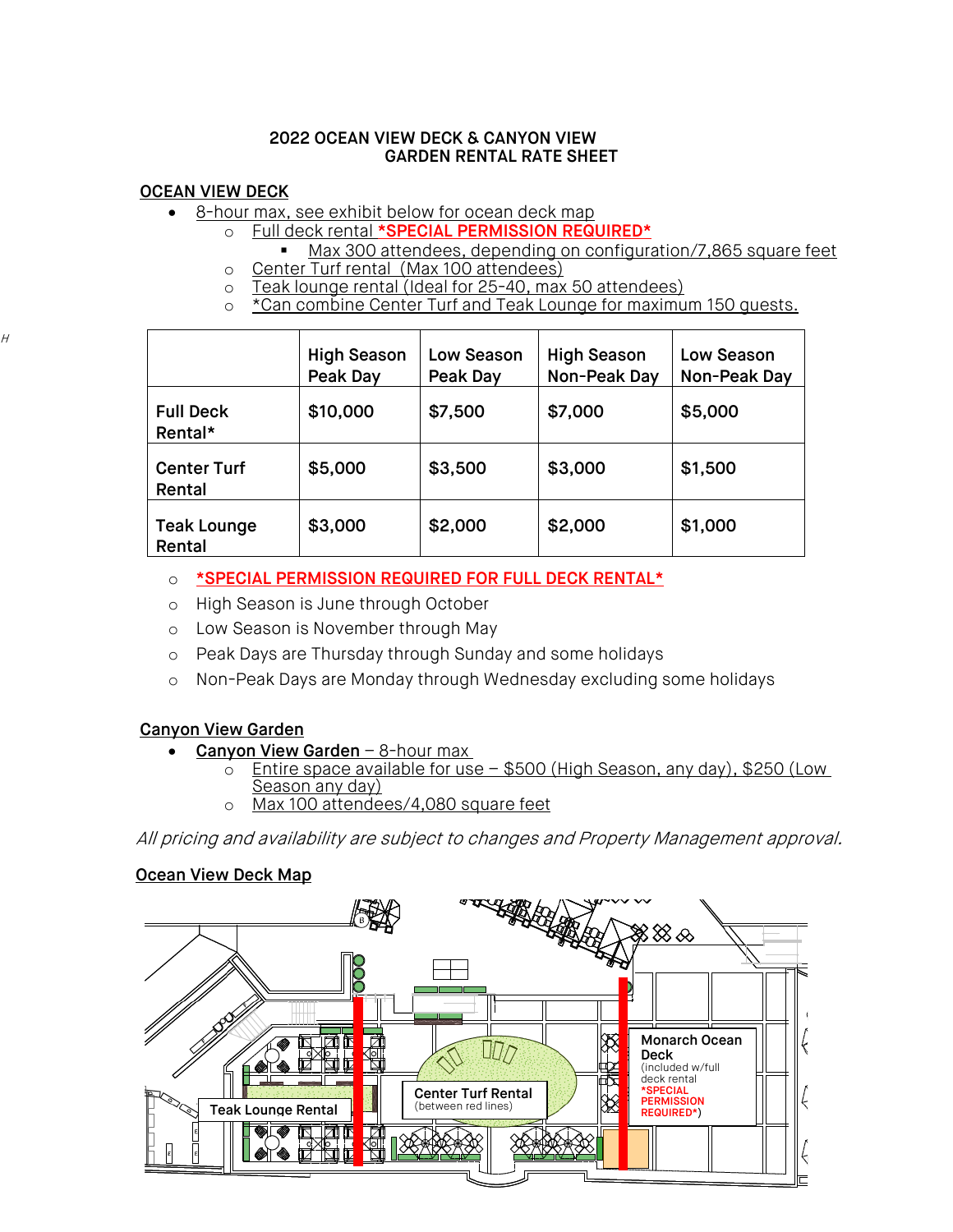## Facility Charges:

#### Porter/Restroom Attendant

Mandatory per 25 attendees – One (1) day porter (4-hour minimum, 4 porter maximum) at \$35 per hour.

- $1 25$  guests  $$140$
- 26-50 guests \$280
- $51 75$  guests  $$420$
- $76 100$  guests  $-$  \$560

#### Security

Mandatory if alcohol is served.

• \$40 per hour per guard (4-hour minimum) \$160

#### Relocation and Replacement of Deck Furniture

- Partial deck furniture relocation and replacement \$400
- Whole deck furniture relocation and replacement \$800
- Custom fee can be arranged based on desired furniture layout

#### Mandatory Clean Up Fee

Professional cleaning crew, day after event. Price includes trash and debris removal, sweeping and pressure washing of the full deck area.

• \$200

## Temporary Use Permit Fee

City of Del Mar requirement.

- Required for parties over 50 attendees \$600
- Required for shade structure
- See attached application

#### 501c3 Non-Profit Rates

Non-profit rates are available. Proof of IRS Tax Exemption for the 501c3 must be provided.

\*Fees are subject to change \*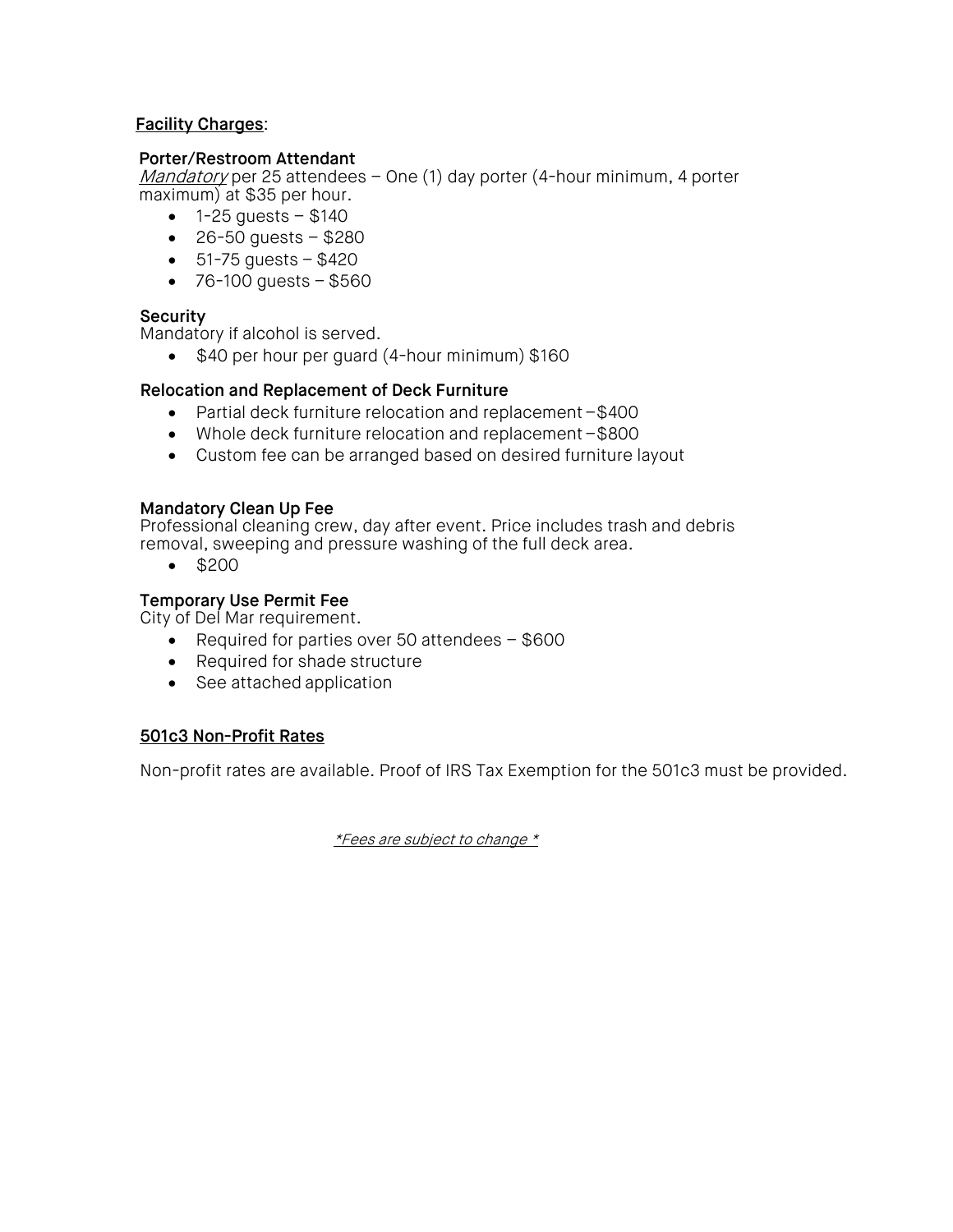# TERMS AND CONDITIONS

- 1. Application. Complete Del Mar Plaza Facility Use Application and return to Del Mar Plaza Property Management in person at 1555 Camino Del Mar #315B, Del Mar, CA 92014 or via email at [gschoelen@brixtoncapital.com.](mailto:gschoelen@brixtoncapital.com) Your event date will be held for 72 hours, during which time the application must be completed and returned and the \$200.00 deposit must be received. For any questions, please call Property Manager, Gina Schoelen (858) 847-2284.
- 2. Permits/Licenses. Applicant must observe and comply with all City, State and Federal laws, ordinances, rules, regulations and code requirements applicable to the Event Location or the Event. You shall procure and keep in full force and effect, at Your sole cost and expense, from governmental authorities having jurisdiction over the Shopping Center(s), any and all licenses, permits, bonds or other authorizations necessary to conduct the Event (collectively "Authorizations"). You must notify us immediately if You fail to obtain the required permits and licenses prior to commencement of the Event, which may result in a cancellation or postponement until such time as the Authorizations are obtained. A copy of any required permits or licenses shall be provided to Us ten (10) days prior to commencement of the Event. The provision of such permits or licenses to Us is a condition precedent to any access to the Event Location. If there is a fee or fine imposed by the City for failure to obtain necessary authorizations, you will be responsible for paying such fines, penalties and charges.
- 3. Consideration/Payments. In consideration of the above, Applicant agrees to pay to Del Mar Plaza a \$200.00 non-refundable deposit, due when the applicable forms are presented to the management company. The deposit will be applied to the rental fee, granted no damage charges have been assessed. All checks should be made payable to Brixton Del Mar Plaza TIC, LLC. Note: completion of the application does not guarantee the date requested or that the event has been or will be approved. A representative will contact your organization within 2 weeks of submission of the application. Proof of insurance is due upon notice of an approved application. The Certificate of Insurance (COI) requirements are listed in Exhibit B as referenced in the Agreement.
- 4. Insurance. Applicant hereby acknowledges and represents that it maintains a policy of General Liability and Property damage insurance in the amount of not less than Two Million dollars \$2,0000,0000 per aggregate / One Million Dollars \$1,000,000 per Occurrence for events held at Del Mar Plaza. Applicant shall furnish certificates thereof to Del Mar Plaza naming Del Mar Plaza, its officers, directors, agents, employees, shareholders and any other party reasonably designated by Del Mar Plaza as an additional insured and loss payee. If such certificate is not supplied with seven business days following the execution of this Agreement, Del Mar Plaza may terminate this Agreement in which event all fees shall be prompt returned to Applicant. Lapse or cancellation of the required insurance shall be an immediate and automatic breach of this Agreement.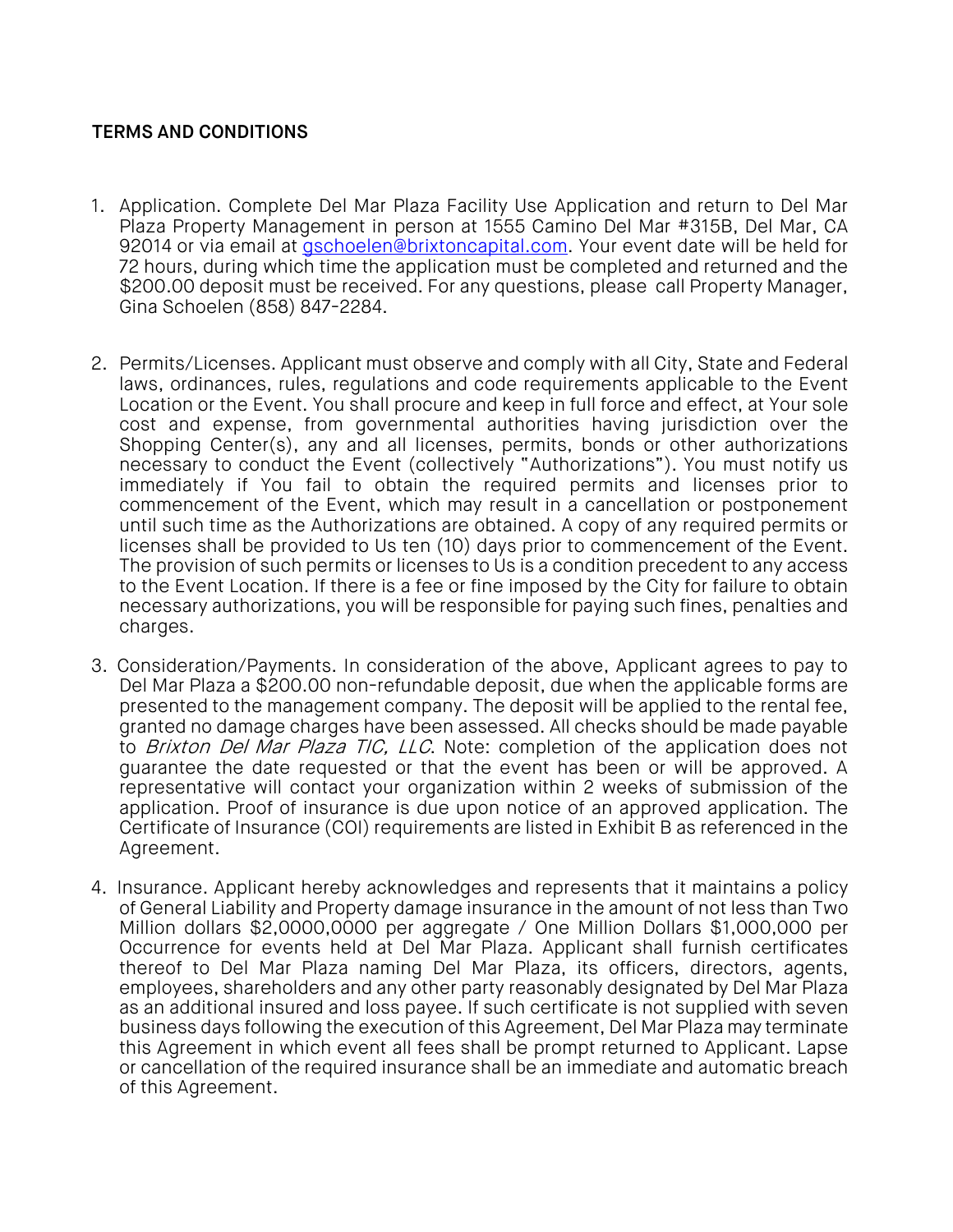Please see Insurance and Additional Insured below:

#### Additional Insureds:

- (1) BRIXTON DEL MAR PLAZA TIC, LLC, a Delaware limited liability company
- (2) MCI DEL MAR PLAZA, TIC, LLC, a Delaware limited liability company
- (3) BRIXTON INVESTMENT MANAGEMENT, LLC, a Delaware limited liability company
- (4) BRIXTON MANAGER, LLC, a Delaware limited liability company (5) US BANK
- 

Certificate Holder Info:

- OWNER: BRIXTON DEL MAR PLAZA TIC, LLC MCI DEL MAR PLAZA, TIC, LLC 120 S. SIERRA AVENUE SOLANA BEACH, CA 92075
- 5. General Indemnity. The Applicant hereby agrees to indemnify and hold harmless Del Mar Plaza, its owners, employees and agents, from and against any and all losses, damages, claims, demands or liability of any kind or nature whatsoever, including without limitation legal expenses, arising out of possession, use, including but not limited to, injury, death, property damage, or fines or penalties resulting from the violation by the Applicant of any applicable law. Del Mar Plaza shall have the right to tender the defense of any such claims to the Applicant, or to elect to defend such claims with counsel of Del Mar Plaza's choice. The Applicant agrees to cooperate, at its own expense, with Del Mar Plaza in the defense of such claims.
- 6. Set-Up/Clean-Up. Applicant shall be solely responsible for all set- up and clean-up of Del Mar Plaza Facilities used by Applicant before, during, and after Applicant's event. The Del Mar Plaza Facilities must be paid for the by the hour, including setup and clean-up time. Licensee must clean the Del Mar Plaza Facilities after the event and leave the facility in the same condition as when Licensee arrived (clean, orderly and without damage). All garbage and trash must be stored in an adequate, sanitary, closed container, not visible to the public, within the Event Location or the Shopping Center as directed by Us. You must dispose of such garbage and trash daily, or more frequently if required by the circumstances.
- 7. Equipment/Furniture. The Applicant may use existing outdoor furniture consisting of tables, chairs, umbrellas and lounge seating at no additional cost. If Applicant chooses to remove furniture for their event, the Del Mar Plaza's preferred furniture moving vendor will be contracted to move furniture off site at the sole cost to the Applicant. Applicant is responsible for renting all additional furniture and equipment for their event. Applicant shall furnish and pay for all labor needed to set up and take down displays, if any. Unless otherwise provided herein, should you shall provide tents, tables, chairs, table skirting, enclosures and/or signs, these items shall be subject to the prior approval of Del Mar Plaza Management. Applicant must furnish all display fixtures, the design, size, and quantity of which will be subject to prior written approval. Display fixtures must be of professional quality, well designed and maintained, and must be aesthetically complimentary to the surroundings of the Del Mar Plaza. Any unapproved fixtures may be removed by Del Mar Plaza personnel, and you will be obligated for the cost of removal and storing any such fixtures. Load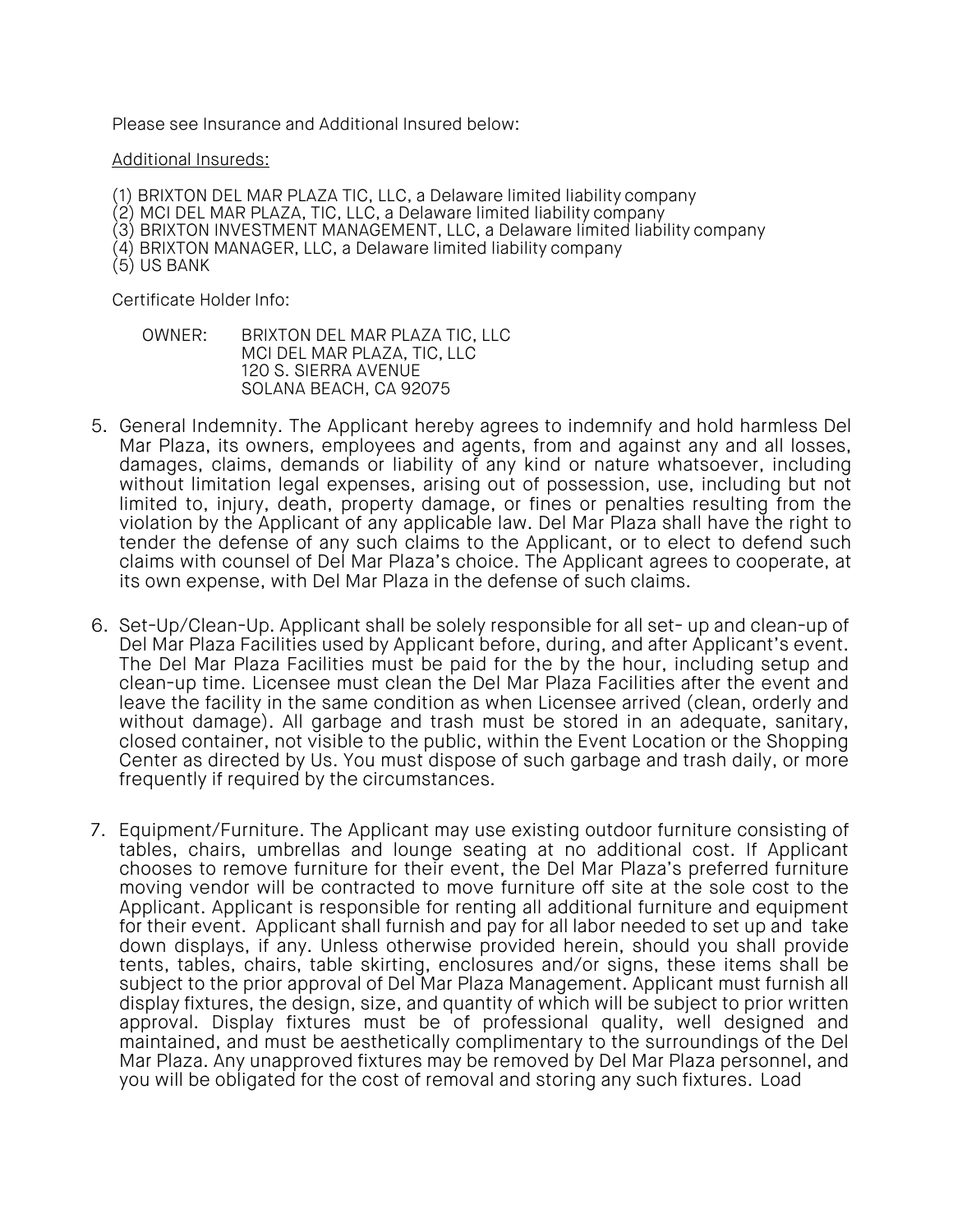in and load out of the Del Mar Plaza must use the freight elevator or temporary loading area. Any and all equipment and merchandise must be hand-carried into the Del Mar Plaza or, if dollied, dolly must have wide rubber wheels only.

- 8. Inspection. Del Mar Plaza Management shall always have the privilege of inspecting the facility.
- 9. Alcohol. An approved Alcoholic Beverage Control day use permit is required for all events serving alcohol. Ownership must approve and sign the ABC application in order to obtain the permit. Once the permit is approved, a copy of permit will be provided to Del Mar Plaza Management 2 weeks prior to event day with plan for compliance with all ABC permits and conditions. For information and/or to obtain the permit, please contact Alcohol Beverage Control [www.abc.ca.gov](http://www.abc.ca.gov/) (Ph# 760-471- 4237) or the City of Del Mar: (Ph# 858-755-1524).
- 10.Parking. Applicant and their guests must pay current fees for parking spaces in the Del Mar Plaza parking garage. For events of over 150 attendees, Applicant must provide a Parking Plan for additional off-site parking. Loading zones may be used only when actively loading or unloading, NO EXCEPTIONS. Vendors and shared ride vehicles must not block driveways or garage and adhere to the posted parking signage. Failure to do so may result in vehicles being cited and/or towed.
- 11. Music. Amplified music (Live band or DJ) is allowed on the Plaza Deck. There are two dedicated 110 outlets on the Plaza Deck located at the north and south end of the deck. During the set-up walk-through this can be discussed. Due to City Ordinance, music cannot be played any later than 10pm. You may not permit loudspeakers, bull horns, televisions, radio equipment, flashing lights or other devices to be used in a manner to be heard or seen outside of the Del Mar Plaza without our prior written consent. Due to the close proximity of our residential neighbors, this is extremely important.
- 12.Security. Applicant is required to contract with a Del Mar Plaza approved security vendor where any and all alcoholic beverages are being served. The area where alcohol is served must be stanchioned off and valid ID checked in compliance with all applicable ABC restrictions and requirements. Applicant may sell tickets in advance. All items to be sold at the Del Mar Plaza are subject to the prior approval of the Property Manager. You must hire and pay for the security officers that we deem necessary for the Event. You must obtain our advance approval with respect to the security personnel hired, and we may impose reasonable restrictions including insurance or bond requirements upon such personnel.
- 13.Sales. You must not sell or market any unlawful or counterfeit goods or services, or otherwise infringe or confuse another party's trademarks, trade dress or other intellectual property rights. You must conduct the event in a professional, first-class and tasteful manner in accordance with our rules and regulations, as well as reputable business standards and practices. Applicant and their contractors may not hawk or otherwise create a nuisance; Applicant may not keep or display any merchandise outside of the location or otherwise obstruct these areas. Applicant may not distribute handbills or other advertising material around the Del Mar Plaza or on automobiles parked in the parking lots.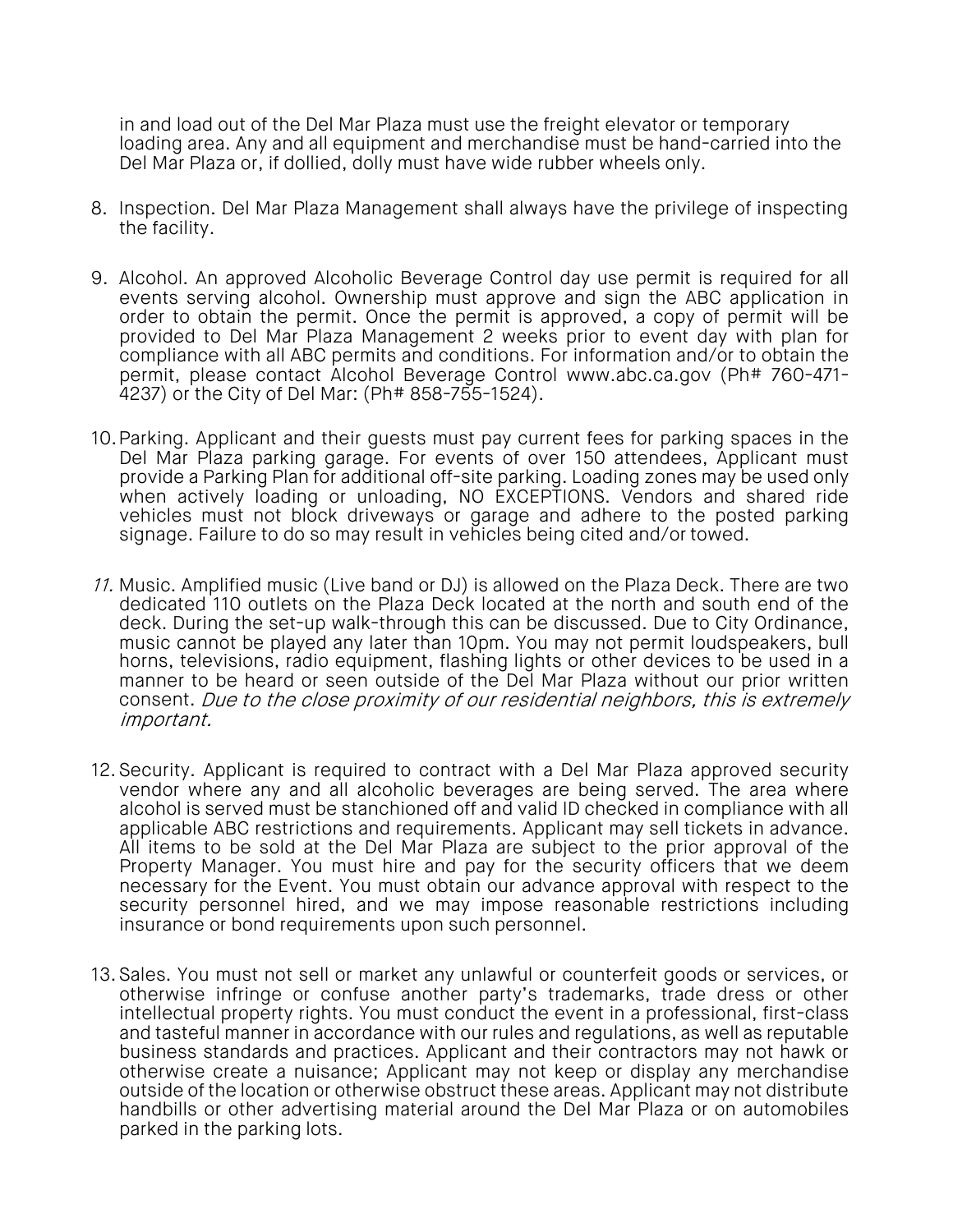- 14. Smoking. Smoking or vaping is strictly prohibited on the Del Mar Plaza premises or its facilities, including public restrooms and hallways.
- 15.Decorations: Decorations must be freestanding and NOT stapled, taped, or anchored on or to any wall, or scattered on any floor or plant. All decorations must be removed upon conclusion of the event. ABSOLUTELY NO flower petals, rice, seeds, confetti, loose sand, or bubbles are to be thrown or dispersed on the Del Mar Plaza Facilities. Fireworks, sparklers and fog machines are prohibited. Candles must be enclosed in a votive or hurricane-glass covering. No items may be left overnight.
- 16.Preferred Caterers. Catering at DMP Facilities will only be provided by the following DMP restaurants unless otherwise approved in writing by the DMP:
	- *Del Mar Rendezvous* (858) 755-2669 emai[l: info@delmarrendezvous.com](mailto::%20info@delmarrendezvous.com)
	- Il Fornaio (858) 755-8876 email: [delmar@ilfo.com](mailto:delmar@ilfo.com)
	- Pacifica Del Mar (858) 792-0476 emai[l: melanie@pacificadelmar.com](mailto::%20melanie@pacificadelmar.com)
	- Pacifica Breeze Café (858) 792-0476 emai[l: melanie@pacificadelmar.com](mailto::%20melanie@pacificadelmar.com)
	- Monarch Ocean Pub (858) 925-6047 email: [rachel@socialsyndicate.com](mailto:rachel@socialsyndicate.com)
	- Shimbashi Izakaya (858) 523-0479 email: yoko@shimbashiizakaya.com
	- Tamarindo (858) 369-0042 email: [allisonp@mooserestaurantgroup.com](mailto:allisonp@mooserestaurantgroup.com)
- 17. Cancelation. When an event is cancelled in writing by the Applicant after the Agreement is executed by both parties, the non-refundable deposit will be forfeited. Events cancelled due to Covid-19 or inclement weather may be given the opportunity to reschedule at a later date, depending on availability. The Del Mar Plaza reserves the right to determine the severity of inclement weather and the opportunity to reschedule the event. DMP may cancel a special event based on severe weather, or for other emergent reasons, including but not limited to Covid-19 State and County health and safety directives. A full refund will be provided for events cancelled by the Del Mar Plaza.
- 18.Safety. No electrical wiring shall be laid that would create a hazard to pedestrian traffic. Approved tape or appropriate floor covering is mandatory to secure electrical cords and must be no less than 3" in width. Absolutely nothing may be attached to any fixture in the Del Mar Plaza. You must provide a minimum clearance of fifteen (15) feet from any store front or kiosk. No hazardous, flammable or combustible materials may be brought onto the Event Location or any other part of the Del Mar Plaza. Applicant shall abide by all rules and regulations that with respect to the common areas, facilities, sidewalks and tenant relations. Applicant must comply with all state and federal ADA requirements.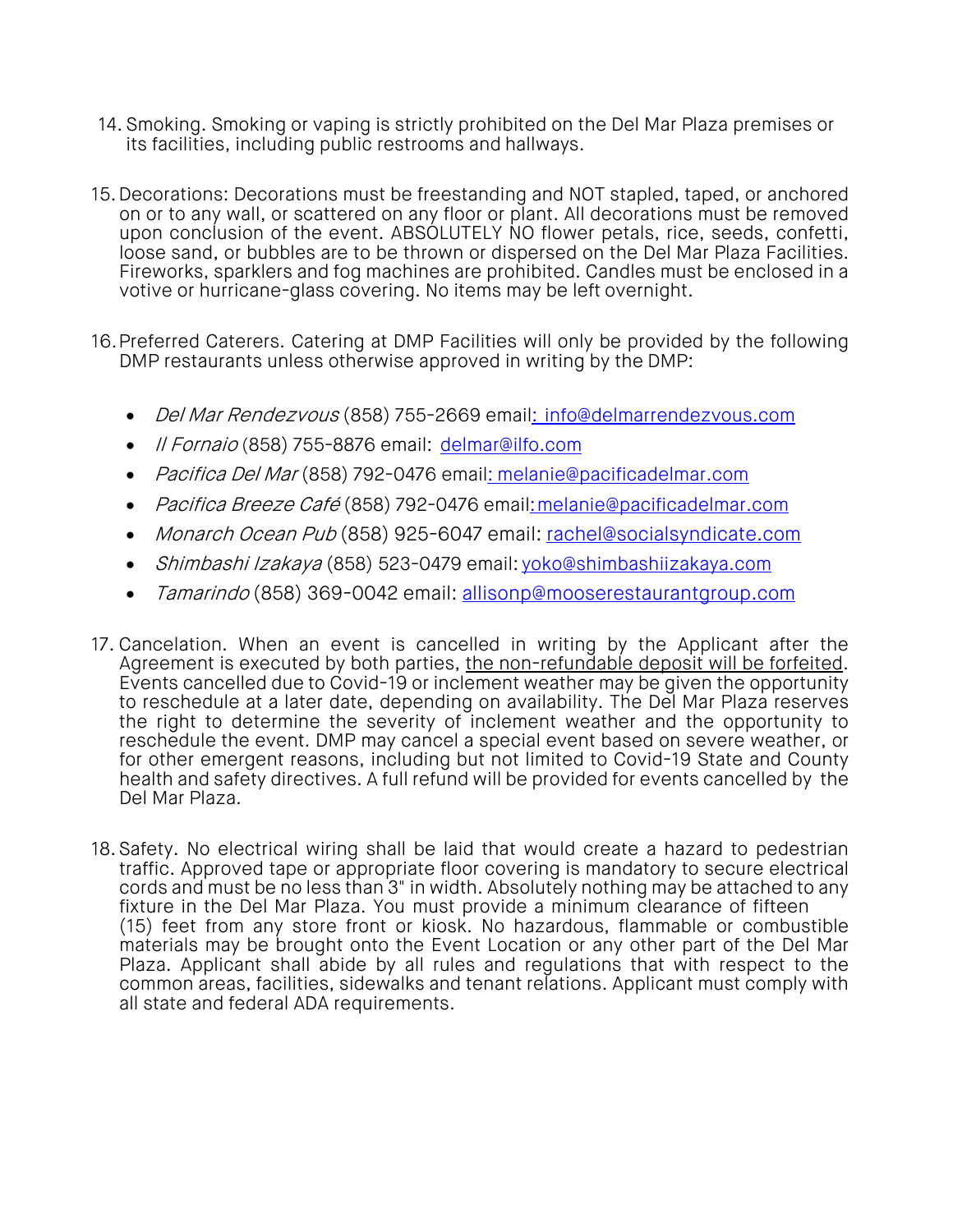Applicant hereby acknowledges that they have read and understand the Del Mar Plaza Facility Terms & Conditions

| <b>Applicant signature</b> |  |  |
|----------------------------|--|--|
|                            |  |  |
|                            |  |  |
|                            |  |  |

Print name Date

|                                                                                            | <b>FOR OFFICE USE ONLY</b>  |                                                                                                                                        |
|--------------------------------------------------------------------------------------------|-----------------------------|----------------------------------------------------------------------------------------------------------------------------------------|
| □ APPROVED □ REJECTED                                                                      |                             |                                                                                                                                        |
| $\Box$ DEPOSIT RECEIVED DATE: $\_\_\_\_\_\_\_\_\_\_\_\_\_\_\_\_\_\_\_\_\_\_\_\_\_\_\_\_\_$ | <b>MANAGEMENT SIGNATURE</b> |                                                                                                                                        |
| □ INSURANCE RECEIVED DATE: ___________                                                     |                             |                                                                                                                                        |
|                                                                                            | Fee                         | Description                                                                                                                            |
| <b>FACILITY FEE</b><br>SECURITY/PORTER                                                     |                             | $\frac{1}{2}$                                                                                                                          |
| CLEAN-UP FEE                                                                               |                             |                                                                                                                                        |
| <b>EXTRA CHARGES</b>                                                                       | $\qquad \qquad \$$          | $\frac{1}{2}$<br><u> 1989 - John Stein, mars and de film and de film and de film and de film and de film and de film and de film a</u> |
|                                                                                            |                             | TOTAL FEE OF \$____________________________must be paid by(date of)___________to BRIXTON DEL MAR PLAZA TIC, LLC.                       |
|                                                                                            |                             |                                                                                                                                        |
| <b>COMMENTS:</b>                                                                           |                             |                                                                                                                                        |
|                                                                                            |                             |                                                                                                                                        |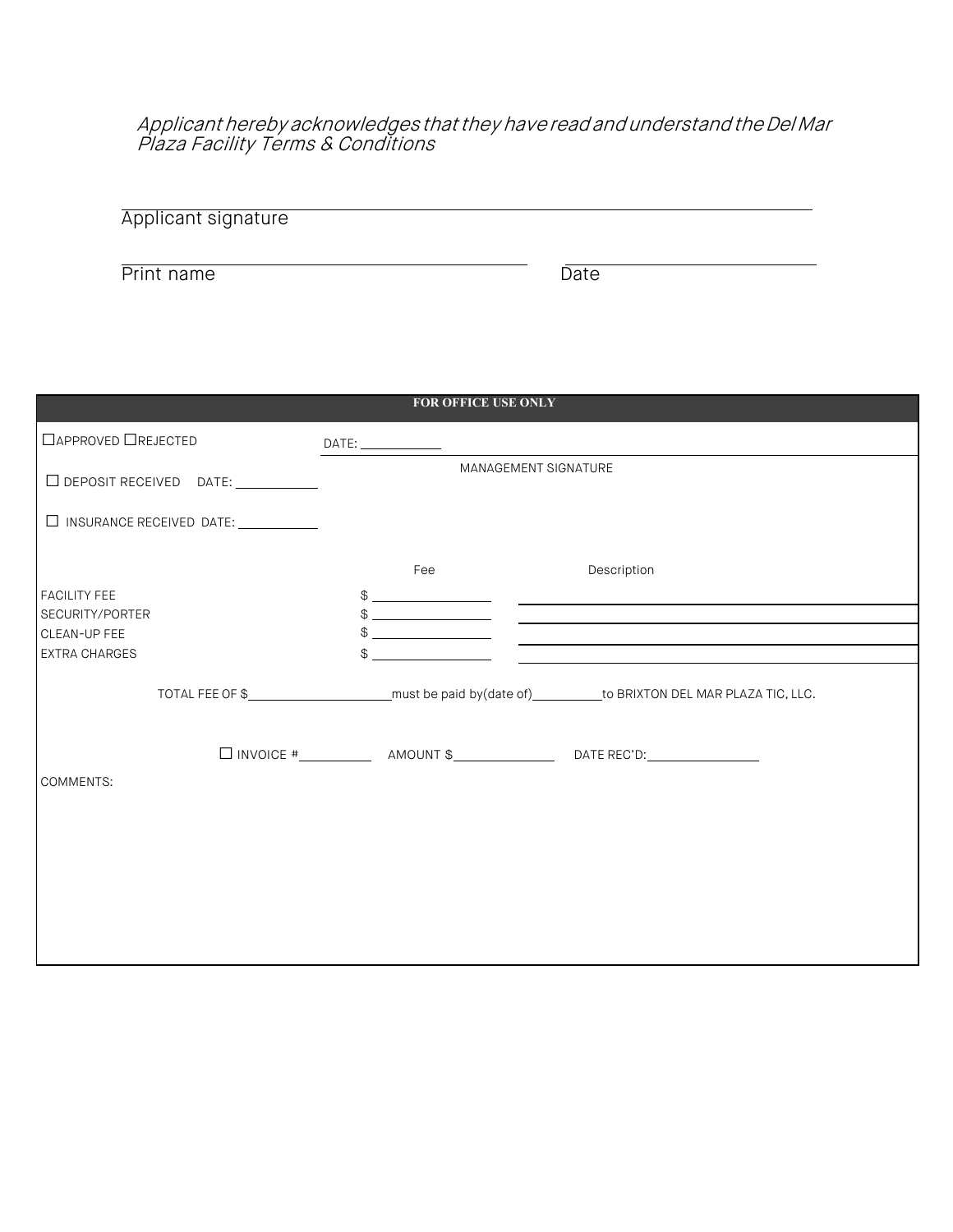

City of Del Mar Department of Planning and Community Development 1050 Camino del Mar FRI 1:00 pm – 4:30 pm<br>Del Mar, CA 92014 Web: www.delmar.ca.us Del Mar, CA 92014

Ph Hours **M-TH** 858-755-9313 Fax: 858-755-2794  $1:00 \text{ pm} - 5:30 \text{ pm}$ 

*Fee*

# **UNIFORM DEVELOPMENT APPLICATION**

| <b>PROPERTY INFORMATION:</b>                                  |                   |                                            |                                        |               |  |
|---------------------------------------------------------------|-------------------|--------------------------------------------|----------------------------------------|---------------|--|
| Property Address: 1555 Camino Del Mar, Del Mar CA 92014       |                   |                                            |                                        |               |  |
| Assessor Parcel No. (APN): 300-030-86                         |                   |                                            |                                        |               |  |
| Zoning: CC, Central Commercial District                       |                   | Overlay Zone(s): DI-OZ Plaza Specific Plan |                                        |               |  |
| Work proposed in the public right-of-way: $\Box$ No           |                   |                                            | ■ Yes, note location: Plaza Level Deck |               |  |
| <b>OWNER / APPLICANT:</b>                                     |                   |                                            |                                        |               |  |
| Name(s): Marc and Patricia Brutten                            |                   |                                            |                                        |               |  |
| Mailing Address: 1555 Camino Del Mar, Suite B                 |                   |                                            |                                        |               |  |
| City: Del Mar                                                 | State: CA         |                                            |                                        | 92014<br>Zip: |  |
| Phone: 858-847-2284                                           |                   | Email: delmarplaza@brixtoncapital.com      |                                        |               |  |
| AUTHORIZED REPRESENTATIVE: (LETTER OF AUTHORIZATION REQUIRED) |                   |                                            |                                        |               |  |
| Name:                                                         |                   |                                            |                                        |               |  |
| $\Box$ Architect/Designer<br>Type:                            | $\Box$ Contractor | $\Box$ Consultant                          | $\Box$ Engineer                        | $\Box$ Other: |  |
| Del Mar Business License No.:                                 |                   |                                            |                                        |               |  |
| Mailing Address:                                              |                   |                                            |                                        |               |  |
| City:                                                         | State:            |                                            |                                        | Zip:          |  |
| Phone:                                                        | Email:            |                                            |                                        |               |  |
| <b>PROJECT DESCRIPTION (BRIEF):</b>                           |                   |                                            |                                        |               |  |
|                                                               |                   |                                            |                                        |               |  |

## **PERMITS, ACTIONS AND FEES TO BE PREPARED BY STAFF ONLY:**

## **Permits:**

#### *Fee* **Actions:**

| <b>Q ADR</b> Administrative Design Review<br>$\Box$ Minor<br>$\Box$ Major<br>□ ASR Administrative Sign Review<br>□ BA Boundary Adjustment with COC<br><b>Q</b> BAN Banner Permit | <b>Q ADU</b> Accessory Dwelling Unit<br>□ COC Certificate of Compliance only<br><b>Q CPP</b> Citizens' Participation Program<br>Zoning Determination of Allowable Use<br>$\square$ D<br>Development Agreement<br>$\square$ DA |
|----------------------------------------------------------------------------------------------------------------------------------------------------------------------------------|-------------------------------------------------------------------------------------------------------------------------------------------------------------------------------------------------------------------------------|
| <b>Q BP</b> Charitable Bingo Game Permit                                                                                                                                         | $\Box$ Amendment<br>$\Box$ DA<br>□ DSC Determination of Substantial Conformance                                                                                                                                               |
| <b>Q CDP</b> Coastal Development Permit<br><b>Q</b> CUP Conditional Use Permit                                                                                                   | <b>EA</b> Environmental Assessment                                                                                                                                                                                            |
| □ Modification<br>$\Box$ CUP                                                                                                                                                     | $\Box$ Initial Study $\Box$ EIR                                                                                                                                                                                               |
| Demo Permit<br>$\square$ DP                                                                                                                                                      | <b>Q</b> GPA General Plan Amendment                                                                                                                                                                                           |
| <b>DRB</b> Design Review Permit                                                                                                                                                  | $\Box$ HZ Horizontal Zoning Relief                                                                                                                                                                                            |
| $\Box$ < 500 sf $\Box$ > 500 sf                                                                                                                                                  | $\Box$<br>Zoning Code Interpretation                                                                                                                                                                                          |
|                                                                                                                                                                                  | <b>LILPF</b> In-Lieu Parking Fee Program                                                                                                                                                                                      |
| <b>Q DRB-S</b> Design Review Sign Permit                                                                                                                                         | □ LCPA Local Coastal Program Amendment                                                                                                                                                                                        |
| <b>EP</b> Encroachment Permit                                                                                                                                                    | OPP Off-Hours Public Parking                                                                                                                                                                                                  |
| $\Box$ Short-term $\Box$ Long-term                                                                                                                                               | <b>Q PLZ</b> Plaza Tenant Improvement Review                                                                                                                                                                                  |
| <b>ESP</b> Emergency Shelter Permit                                                                                                                                              | $\square$ SP<br>Specific Plan                                                                                                                                                                                                 |
| <b>THE FIGGER</b> Floodplain Development Permit                                                                                                                                  | $\Box$ SP<br>$\Box$ Amendment                                                                                                                                                                                                 |
| $\Box$ Without hardship relief                                                                                                                                                   | <b>Street Vacation</b><br>$\square$ SV                                                                                                                                                                                        |
| $\Box$ With hardship relief                                                                                                                                                      | <b>TPM</b> Tentative Parcel Map                                                                                                                                                                                               |
| <b>Emergency Beach Barrier</b><br>$\Box$ IB                                                                                                                                      | $\Box \leq 4$ New Lots $\Box$ Condo Conversion                                                                                                                                                                                |
| Land Conservation Permit<br>$\Box$ LC                                                                                                                                            | $\Box$ TTM Tentative Tract Map                                                                                                                                                                                                |
| $\Box$ Administrative<br>$\Box$ LC                                                                                                                                               | $\Box \geq 5$ New Lots $\Box$ Condo Conversion                                                                                                                                                                                |
| <b>MV</b> Mobile Vending Operations Permit                                                                                                                                       | TVS Trees, Scenic Views and Sunlight                                                                                                                                                                                          |
| $\Box$ NOI Notice of Intent                                                                                                                                                      | Variance<br>$\Box V$                                                                                                                                                                                                          |
| $\Box$ NRP News Rack Permit                                                                                                                                                      | <b><math>\Box</math> ZA</b> Zoning Code Amendment                                                                                                                                                                             |
| Parking Permit<br>$\Box P$                                                                                                                                                       |                                                                                                                                                                                                                               |
| $\Box$ Off-site<br>$\Box$ Shared                                                                                                                                                 |                                                                                                                                                                                                                               |
| RDP Redevelopment Permit                                                                                                                                                         | <b>Related Fees:</b>                                                                                                                                                                                                          |
| □ SEC Sign Encroachment Permit                                                                                                                                                   | Community (General) Plan/Zoning Update                                                                                                                                                                                        |
| □ SCP Sidewalk Café Permit                                                                                                                                                       | $\Box$ Public Notice                                                                                                                                                                                                          |
| <b>SPP</b> Shoreline Protection Permit                                                                                                                                           | $\Box$ Engineering Review Fees                                                                                                                                                                                                |
| SSP Seawall Setback Permit                                                                                                                                                       |                                                                                                                                                                                                                               |
| <b>TRP</b> Tree Removal Permit                                                                                                                                                   | <b>TOTAL FEES DUE:</b>                                                                                                                                                                                                        |
| TUP Temporary Use Permit                                                                                                                                                         |                                                                                                                                                                                                                               |
|                                                                                                                                                                                  | $\mathbf S$                                                                                                                                                                                                                   |

**Primary File No.:** 

**Additional File Nos.:**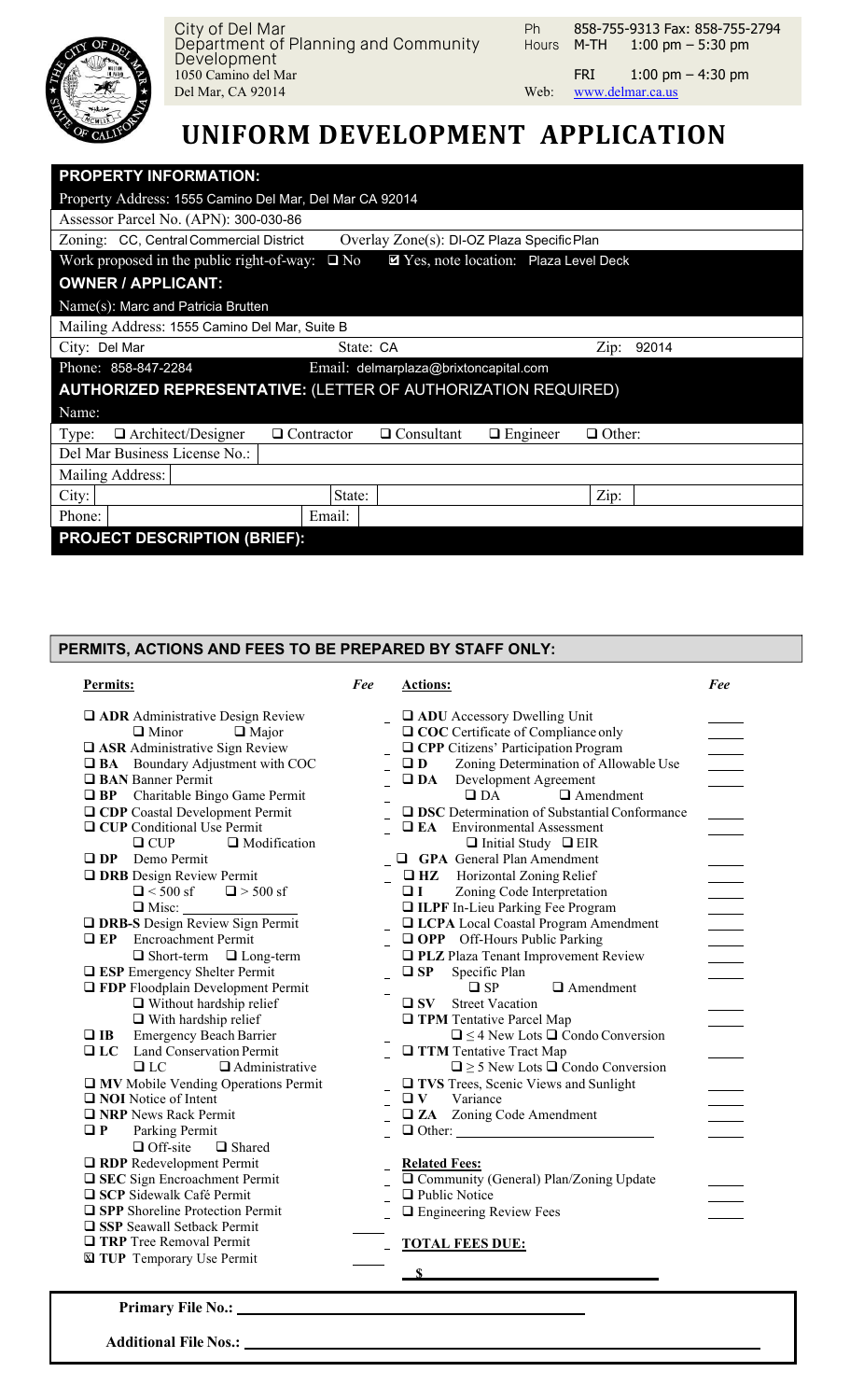### **PLANNING DEPARTMENT – UNIFORM DEVELOPMENT APPLICATION PAGE 2 OF 2**

#### **1) Is development proposed on a vacant parcel?**   $\blacksquare$  No  $\blacksquare$  Yes

**2) How many dwellings are currently on the parcel?** 1

# **3) Will the proposed project result in NEW or a CHANGE to the following:**

| Site floor area ratio (FAR): $\Box$ Yes |               | $\blacksquare$ No | Fencing / walls:             | $\Box$ Yes    | $\blacksquare$ No |
|-----------------------------------------|---------------|-------------------|------------------------------|---------------|-------------------|
| Roof structures:                        | $\square$ Yes | $M_{\rm No}$      | Grading (outside footprint): | $\Box$ Yes    | $\blacksquare$ No |
| Exterior walls:                         | $\Box$ Yes    | $\blacksquare$ No | Foundation:                  | $\square$ Yes | $\blacksquare$ No |
| Use of the site $/$ structure:          | $\Box$ Yes    | $\mathbf{Z}$ No   | Hardscape / paving:          | $\Box$ Yes    | $\mathbf{Z}$ No   |

## **4) Will the proposed project result in NEW or REHABILITATED landscaping:**

| New Landscaping:                                 | $\square$ Yes | $\blacksquare$ No | Landscaped Area: |     |
|--------------------------------------------------|---------------|-------------------|------------------|-----|
| Rehabilitated Landscaping: $\Box$ Yes            |               | $\blacksquare$ No | Landscaped Area: |     |
| Existing to Remain Untouched: $\blacksquare$ Yes |               | $\Box$ No         | Landscaped Area: | S.F |

**5) Based on the information provided above, please provide a detailed project description and explain the scope of the entire project, including the type of use and structure(s) proposed, number of stories, building materials, grading, fencing and/or hardscape improvements (attach additional sheets ifnecessary).**

### **6) Is the parcel involved in any current code enforcement cases?**

 $\blacksquare$  No  $\blacksquare$  Yes, describe violation:

# **7) To the best of your knowledge, answer the following supplemental questions (staff can assist ifneeded):**

Is the parcel located within the appeal jurisdiction of the California Coastal Commission?  $\blacksquare$  No  $\Box$  Yes

Is the parcel located in/adjacent to a wetland, floodplain, beach, wildland urban area, or other sensitive area?  $\blacksquare$  No  $\blacksquare$  Yes, describe location:

Does the project involve maintaining any existing structural or use non-conformities on the site such as setbacks, multiple accessory structures, floor area, insufficient parking, etc.? If so, please describe:

# **PROPERTY OWNER AND AUTHORIZED REPRESENTATIVE CERTIFICATIONS**

I certify that I am presently the legal owner of the above-described property. I, the undersigned owner (and, when applicable, the authorized agent acting on behalf of the owner) of the property herein described, hereby make application for approval of the plans submitted and made a part of this application in accordance with the provisions of the City of Del Mar ordinances. I understand that during review of the project, additional permits and/or actions may be required. I hereby certify that the information given is true and correct to the best of my knowledge and belief.

I understand that the requested approval is for my benefit (or that of my principal). Therefore, if the City of Del Mar grants the approval, with or without conditions, and that action is challenged by a third party, I will be responsible for defending against this challenge. I, therefore, agree to accept this responsibility for defense at the request of the City and also agree to defend, indemnify and hold the City of Del Mar harmless from any costs, claims or liabilities arising from the approval, including, without limitation, any award of attorney's fees that might result from the third party challenge.

I acknowledge that plan sets may be reproduced and distributed to City representatives and members of the public for project review purposes only.

I grant permission to the City to conduct site visits necessary to investigate the proposed project.

|                          | Marc Brutten                |             |
|--------------------------|-----------------------------|-------------|
| PROPERTY OWNER SIGNATURE | PROPERTY OWNER NAME (PRINT) | <b>DATE</b> |
| REPRESENTATIVE SIGNATURE | REPRESENTATIVE NAME (PRINT) | <b>DATE</b> |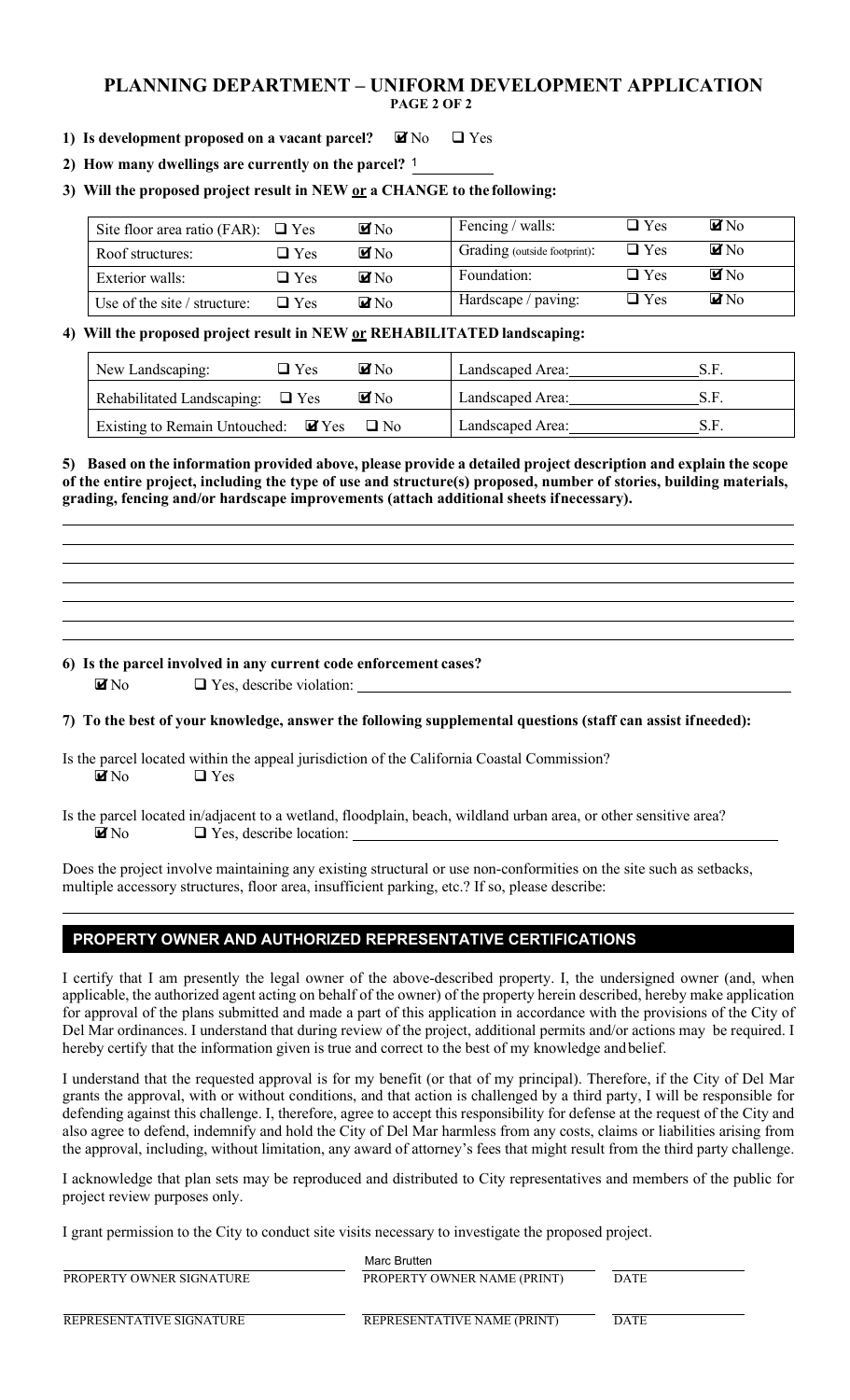

# **City of Del Mar Planning Department Submittal Checklist**

# **TUP – TEMPORARY USE PERMIT**

# Applications must be submitted at least twenty (20) working days prior to the proposed event

| <b>TUP</b><br>Project Address: 1555 Camino Del Mar, Del Mar, CA 92014 |  |
|-----------------------------------------------------------------------|--|
|-----------------------------------------------------------------------|--|

Related Permits/Actions: <u>Case of Actions:</u> Owner (Last Name): Brutten

The following list of documents and items noted below are typically required as part of an application for a Temporary Use Permit. **Planning Department staff can assist you in determining which items will be required for your submittal.** A pre-application conference is highly recommended. Call (858) 755-9313 to schedule an appointment with planning staff.

#### **Submittal Requirements**

- *1.* Uniform Development Application Form  *owner and agent signatures*
- *2.* Project Questionnaire (attached to this checklist)  *owner or agent signature*
- *3.* Application Fees
- *4.* Letter of Authorization  *owner signature only An agent acting on behalf of a property owner(s) shall present a written authorization signed by the property owner(s); a buyer in escrow shall present a written authorization signed by the owner-seller; a lessee shall provide the property owner(s) written approval.*
- *5.* Site Plan *Site Plans are required to show the property and location where the temporary use will occur.*
- *6.* Site Photographs and Photo Key Map *Photos of the project site and adjacent properties.*
- *7.* Parking & Traffic Control Plan (if applicable) *Identify how the anticipated guests and vendors will be accommodated without creating undue burden on surrounding properties and public right-of-way. Include a plan for pedestrian and bicycle mobility, as well as vehicular access.*
- *8.* Evidence of Liability Insurance *Prior to the issuance of permits, the Permittee shall provide the City with a certificate of insurance showing that the applicant is covered by general liability insurance for personal injury (including death) and property damage.*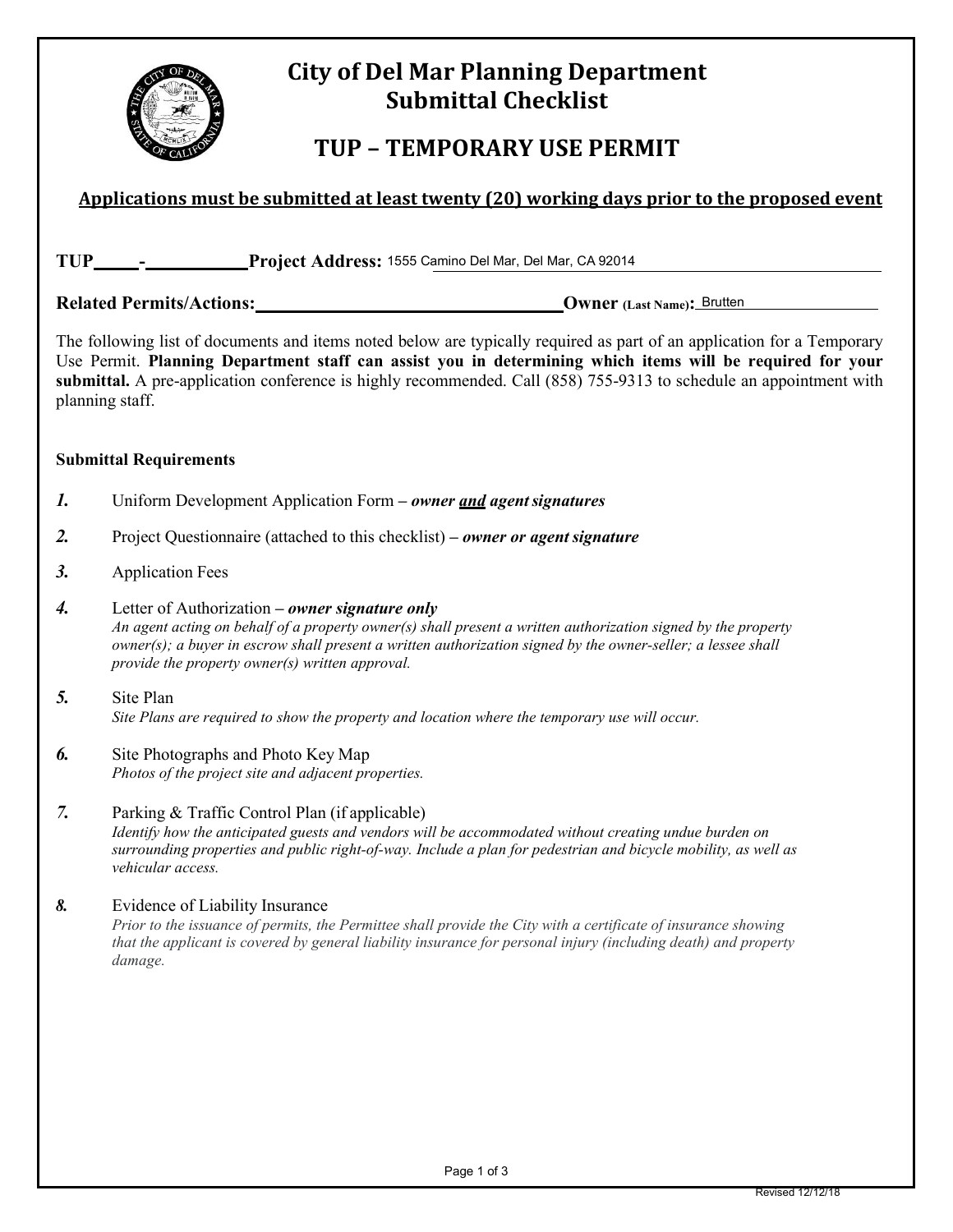# **TUP PROJECT QUESTIONNAIRE**

|                                                                                                                                                                                          |                                                                                                                 | TUT TROUDUL QUEBITOI WARRE                                                    |              |  |
|------------------------------------------------------------------------------------------------------------------------------------------------------------------------------------------|-----------------------------------------------------------------------------------------------------------------|-------------------------------------------------------------------------------|--------------|--|
| <b>Temporary Use Operations Details</b>                                                                                                                                                  |                                                                                                                 |                                                                               |              |  |
| Date(s) Proposed for<br><b>Temporary use:</b>                                                                                                                                            |                                                                                                                 | List of dates in which<br>activity may differ from<br>proposed dates for TUP: |              |  |
| <b>Hours of Operation:</b>                                                                                                                                                               |                                                                                                                 | <b>Estimated number of</b><br>participants:                                   |              |  |
| Please indicate the type of temporary use:                                                                                                                                               |                                                                                                                 |                                                                               |              |  |
|                                                                                                                                                                                          | O Construction Parking/Material Storage related to development                                                  | $\Box$ Holiday/Seasonal Activities                                            | $\Box$ Other |  |
|                                                                                                                                                                                          | If other, please describe what the temporary use will be in the detailed project description below.             |                                                                               |              |  |
|                                                                                                                                                                                          |                                                                                                                 |                                                                               |              |  |
|                                                                                                                                                                                          | Please indicate the number of required off-street parking spaces, if any, required for the event:               |                                                                               |              |  |
| $\Box$ None                                                                                                                                                                              | $\Box$ 11 or more<br>$\Box$ 10 or fewer                                                                         |                                                                               |              |  |
|                                                                                                                                                                                          | If off-street parking will be required, please demonstrate on a parking plan how it will be provided.           |                                                                               |              |  |
|                                                                                                                                                                                          | Will there be any site improvements (permanent or temporary) for the temporary use?                             |                                                                               |              |  |
| $\overline{\Box$ Yes                                                                                                                                                                     | $\overline{\Box}$ No                                                                                            |                                                                               |              |  |
|                                                                                                                                                                                          | If yes, please provide a site plan and indicate whether the improvements will be permanent or temporary.        |                                                                               |              |  |
|                                                                                                                                                                                          |                                                                                                                 |                                                                               |              |  |
| $\Box$ Yes                                                                                                                                                                               | Will there be any outdoor lighting for the temporary use?<br>$\Box$ No                                          |                                                                               |              |  |
|                                                                                                                                                                                          | If yes, please attach associated plans and specification sheets for all proposed lighting fixtures.             |                                                                               |              |  |
|                                                                                                                                                                                          |                                                                                                                 |                                                                               |              |  |
|                                                                                                                                                                                          | Will the temporary use include live music, a DJ, or amplified sound system?                                     |                                                                               |              |  |
| $\overline{\Box$ Yes                                                                                                                                                                     | $\Box$ No                                                                                                       |                                                                               |              |  |
| If yes, provide details, including how the City's Noise Ordinance (Del Mar Municipal Code Section 9.20) will be met<br>and hours of operation for proposed sound.                        |                                                                                                                 |                                                                               |              |  |
|                                                                                                                                                                                          | Is temporary signage/advertising proposed?                                                                      |                                                                               |              |  |
| $\Box$ Yes                                                                                                                                                                               | $\Box$ No                                                                                                       |                                                                               |              |  |
| proposed location of signage.                                                                                                                                                            | If yes, an Administrative Sign Review Permit may also be required. Please attach an example with dimensions and |                                                                               |              |  |
|                                                                                                                                                                                          | Will there be private security personnel for the temporary use?                                                 |                                                                               |              |  |
| $\square$ Yes                                                                                                                                                                            | $\square$ No                                                                                                    |                                                                               |              |  |
| If yes, please provide the details of any arrangements for private security personnel.                                                                                                   |                                                                                                                 |                                                                               |              |  |
| Will alcoholic beverages be served in conjunction with the temporary use?                                                                                                                |                                                                                                                 |                                                                               |              |  |
| $\overline{\Box$ Yes<br>$\overline{\Box}$ No                                                                                                                                             |                                                                                                                 |                                                                               |              |  |
| If yes, demonstrate the appropriate license was obtained from the California Department of Alcohol and Beverage<br>Control.                                                              |                                                                                                                 |                                                                               |              |  |
|                                                                                                                                                                                          | Will there be any temporary food vendors?                                                                       |                                                                               |              |  |
| $\Box$ Yes                                                                                                                                                                               | $\Box$ No                                                                                                       |                                                                               |              |  |
| If yes, demonstrate the appropriate food permits have been obtained from the County of San Diego. Provide contact<br>information and business license information for all vendors below. |                                                                                                                 |                                                                               |              |  |
| List of Vendors (If more space is needed, please provide a separate sheet and attach to this checklist.)                                                                                 |                                                                                                                 |                                                                               |              |  |
|                                                                                                                                                                                          |                                                                                                                 |                                                                               |              |  |
| 1. Name:                                                                                                                                                                                 |                                                                                                                 |                                                                               |              |  |
|                                                                                                                                                                                          | <b>Business License Number:</b>                                                                                 |                                                                               |              |  |

Contact Information: \_\_\_\_\_